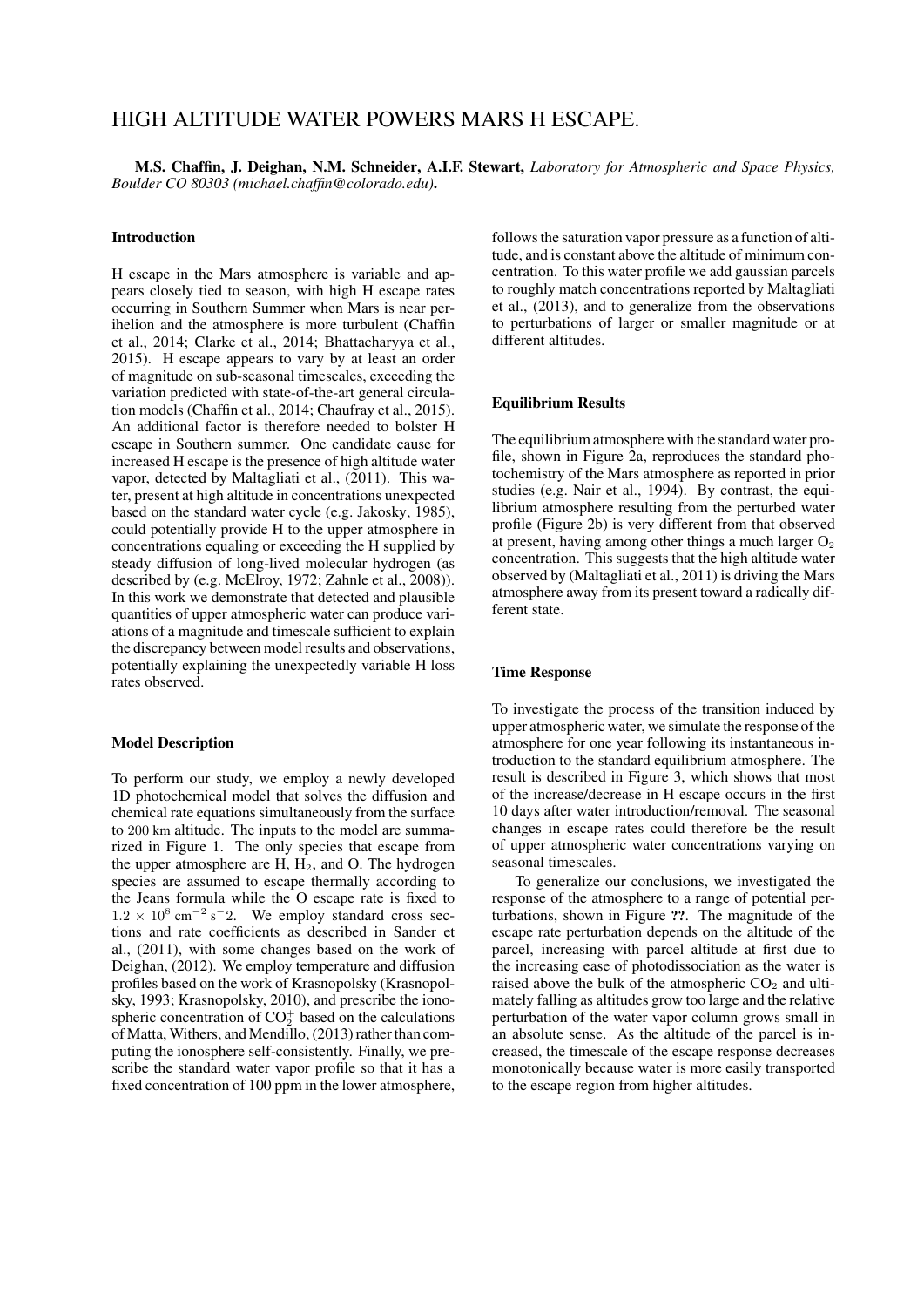

Figure 1: Important Model Inputs.



Figure 2: Equilibrium model atmospheres resulting from two assumptions about the water vapor column, with all other inputs unchanged.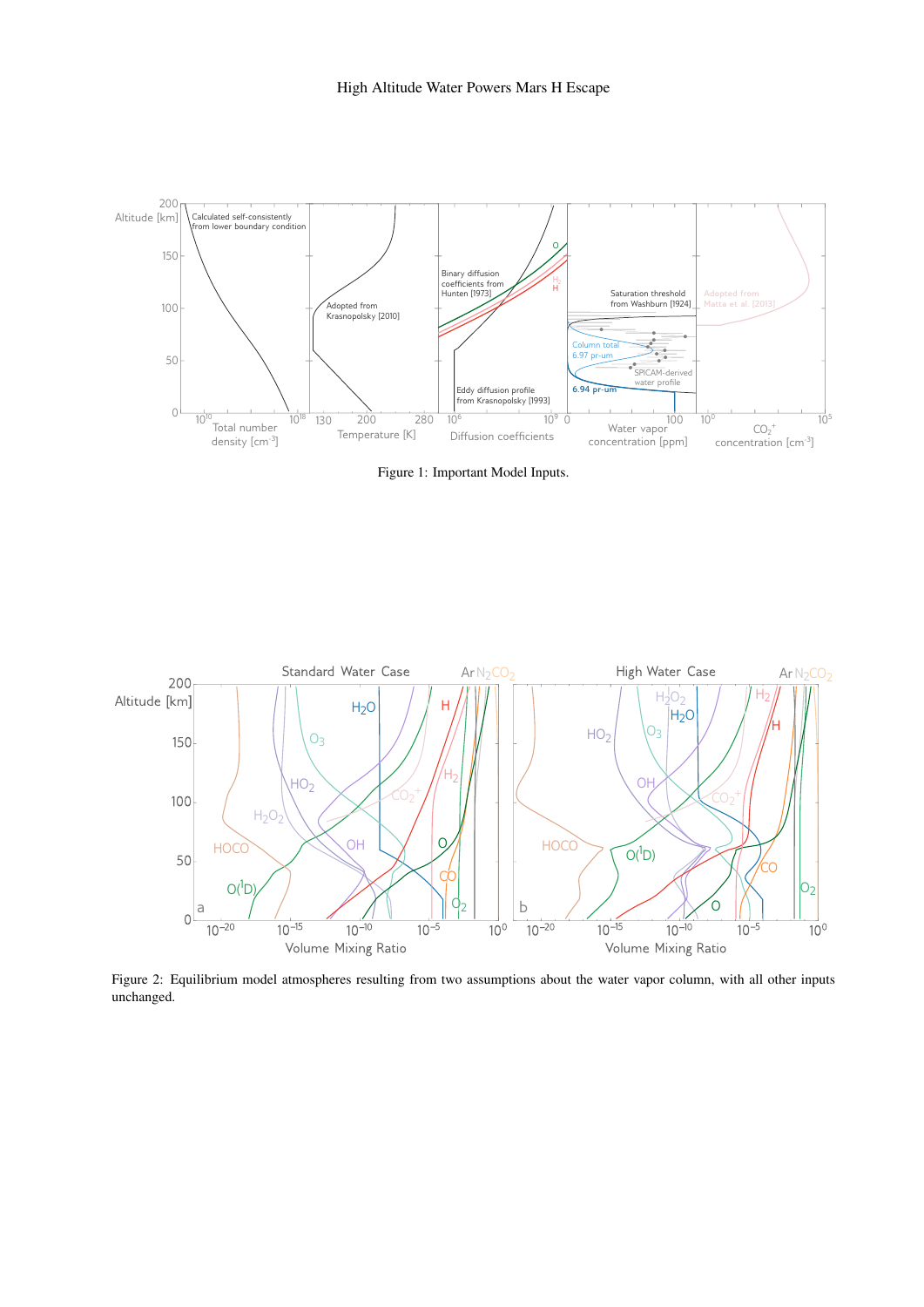

Figure 3: Time response of the atmosphere to instantaneous introduction and subsequent removal of a high altitude water parcel.



Figure 4: Response of the H Escape rate to a range of introduced water profiles. Each of the profiles shown was introduced into the standard water equilibrium atmosphere instantaneously, and the resulting perturbation to H escape was tracked for  $10^7$  s. Within each altitude group, higher concentrations of introduced water result in monotonically higher escape fluxes of H.